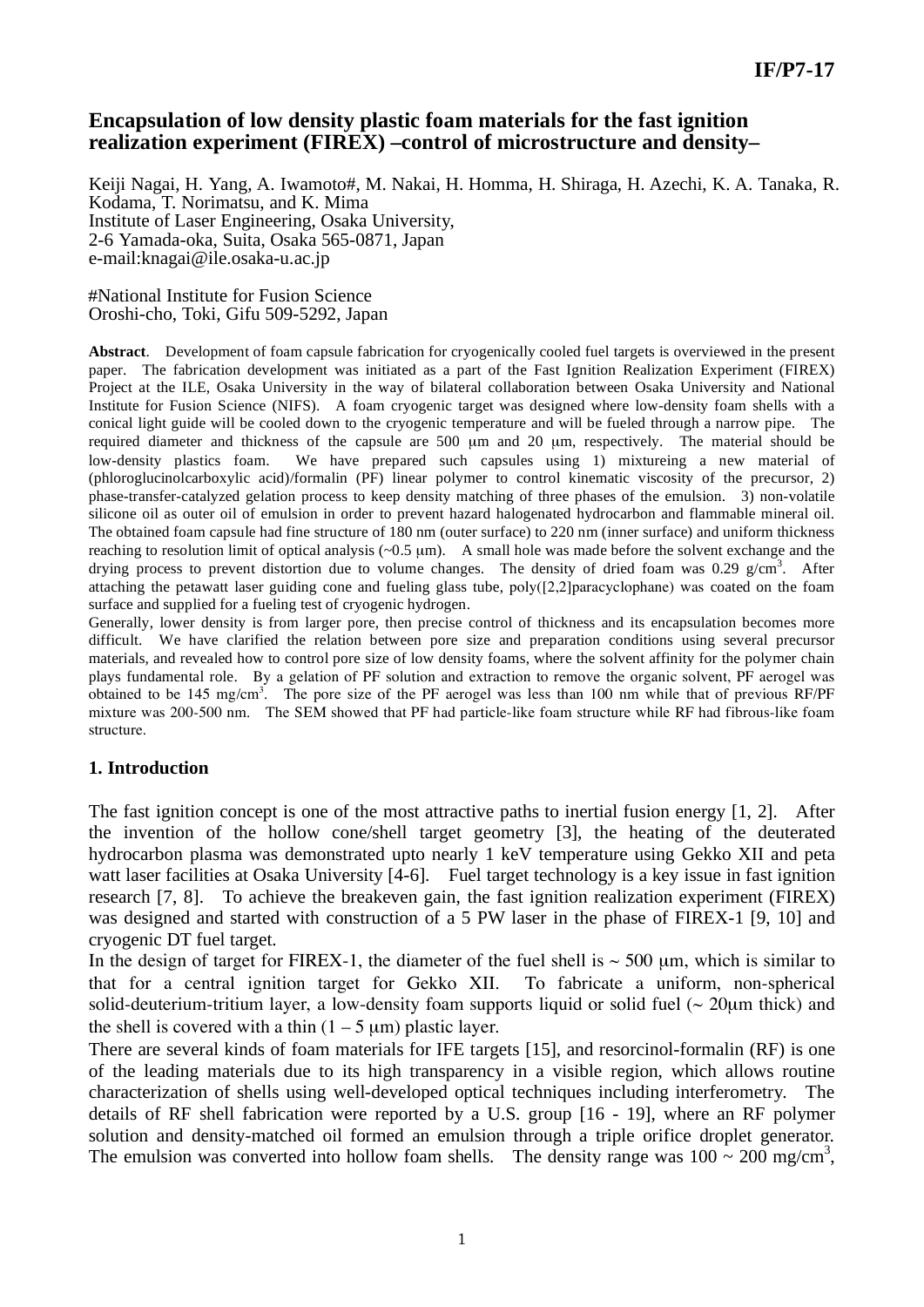and the thickness was  $30 \sim 60$  µm. A fuel barrier membrane was coated with the so-called glow discharge polymer (GDP) by their method, where the smoothness of the surface depended on the surface roughness of RF foam structure [18].

Recently, we found a new gelation method using a phase-transfer catalyst [20], which can exhibit a constant density of the oil and water phases and gave highly concentric shell, because the phase-transfer catalyst activated the gelation reaction at room temperature and kept density matching between O and W phases. New linear polymer prepared from phloroglucinolcarboxylic acid and formalin (PF) was also invented in order to form thinner shells through an increase of viscosity of W phase [21]. To prevent hazard halogenated hydrocarbon and flammable mineral oil, a mixture of silicone oil (SO) was chosen as outer oil [22]. Here, we overview RF-PF capsule fabrication using integrated technique of the O/W/SO emulsion process, the phase-transfer catalyst, and RF-PF gel, and show the fabrication with gold cone and fueling glass tube.

Generally, lower density is from larger pore, then precise control of thickness and its encapsulation becomes more difficult [15]. We have clarified the relation between pore size and preparation conditions using several precursor materials, and revealed how to control pore size of low density foams, where the solvent affinity for the polymer chain plays fundamental role [23, 24]. By a gelation of PF solution and extraction to remove the organic solvent, PF aerogel was obtained [25]. The pore size of the PF aerogel was less than 100 nm while that of previous RF/PF mixture was 200-500 nm. The reason also can be explained the solvent affinity for the polymer chain.

#### **2. Phase-transfer catalyst for gelation reaction**

The hollow spherical gel was obtained by combining several techniques. The key process is density matching emulsion technique. In the case of spherical gel formation from RF emulsion, the gelation catalyst was activated by heating, previously. In the process, because of the density-mismatch of W and O during the reaction as shown in Fig. 1, we have not obtained highly spherical capsule.



*FIG. 1. Density of the emulsion component depending on temperature. While the densities of the RF aqueous solution and oil (mineral oil and carbon tetrachloride) were well matched at the room temperature, density mismatch happens during heating due to different slope depending on temperature.* 

Figure 1 shows the densities of water and oil  $[(\text{mineral oil})_{\text{wt}}/\text{carbontetrachloride}_{\text{wt}}= 12 \text{ g}/7 \text{ g}]$ depending on the temperature. The densities of water and oil were well matched at room temperature. Both densities decrease with high temperature, and the slope of the oil is higher than that of the water. But the matching was lost at high temperature, and the droplets gradually sank to the bottom. The heating activation has a dilemma of the optimization of catalyst concentration [19]. While the pore sizes and density were improved by increasing the catalyst concentration, the systems gelation time had been decreased. The faster gel time leaded to poor nonconcentricity for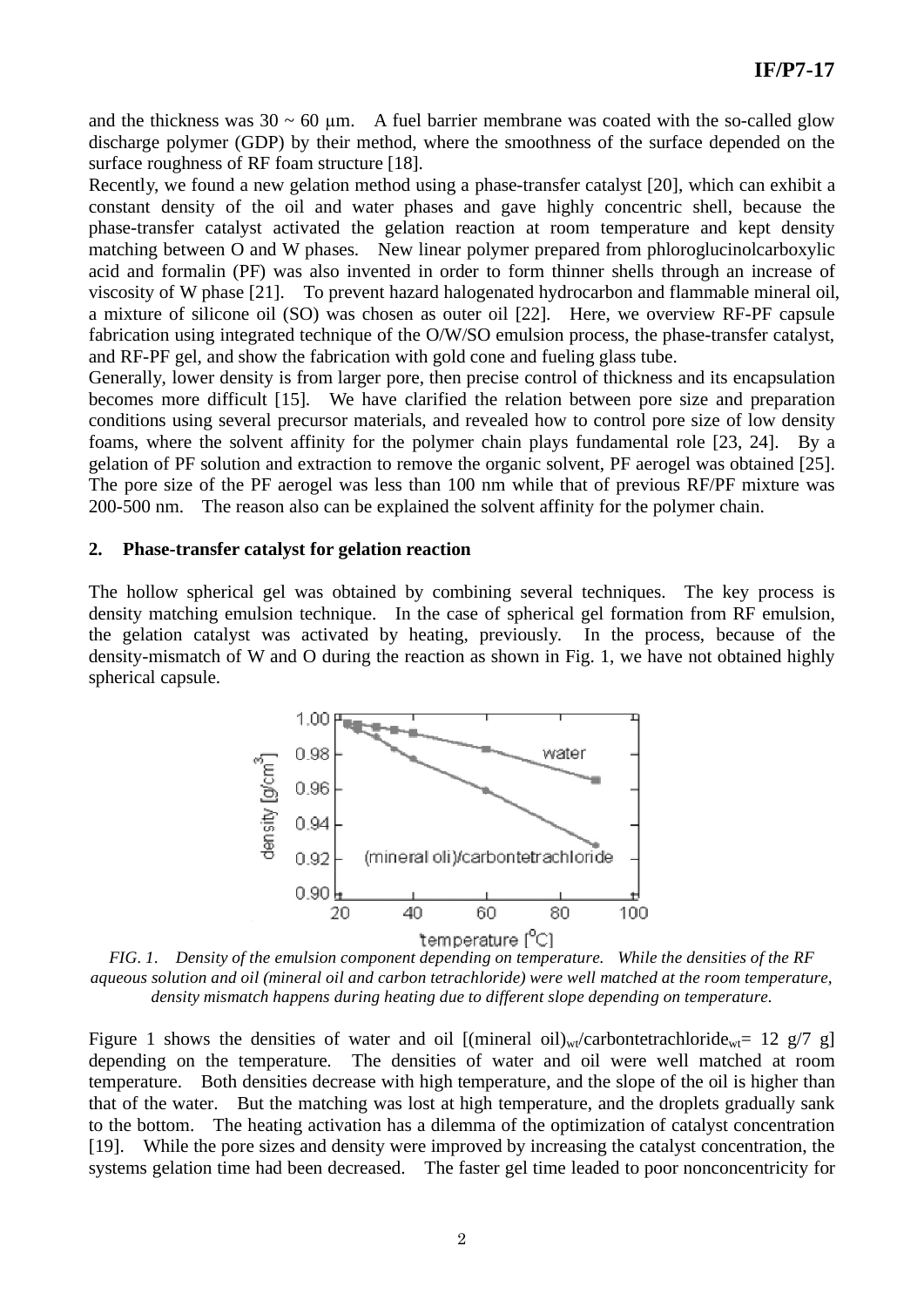shells. Recently, we found that a phase-transfer catalysis polymerization of RF emulsion [20], where the catalyst was dissolved into the outer oil phase. The crosslinking, i.e., the gelation reaction starts gradually from the outer surface of RF solution. The gelation time was controlled by changing the concentration. For example, in the case of acetic acid, the time was  $20 \sim 90$ minites for the concentraion of 3.9  $% \sim 0.07$  %, respectively. The pore size was decreased with the catalyst concentration from 460 to 130 nm.

### **3. Mixing of a linear phenol/formalin polymer (phloroglucinolcarboxylic acid and formaldehyde) and non-volatile silicone oil as outer oil of emulsion**

Next, we adopted silicone oil (SO) as an outer oil to alter toxic halogenated hydrocarbon and flammable mineral oil [21]. The adoption of silicone oil has another merit to circumvent exact density matching because of its very low volatility. Using the compound emulsion, O/W/SO, the highly concentric RF capsule was obtained by optimizing fabrication conditions such as rotation speed of the round drum, how long it kept, when it started etc.

In spite of these optimizations of manufacturing process, the minimum thickness of RF foam was 100 μm, which was 5 times as thick as the specification of the FIREX fuel target. In order to obtain thinner thickness, viscous water phase (RF solution) should be applied. Figure 2 shows the relation between minimum wall thickness  $(S)$  versus the high kinematic viscosity  $(v)$  of water phase using a droplet generator. The higher  $\nu$  value gave the thinner S values. Higher  $\nu$  value of water phase than  $9x10^{-5}$  m<sup>2</sup>/s induced instability to form emulsion using the droplet generator [26], therefore the exact thickness values were not measured. Although we have tried to use high- $\nu$  RF solution, such viscous RF solution easily changed to gel due to crosslinking reaction in highly concentrated RF polymer. To circumvent the crosslinking of RF solution, we have adopted linear copolymer composed of phloroglucinolcarboxylic acid and formaldehyde (PF) (chemical structure is shown in Fig. 6) [22], where phloroglucinolcarboxylic acid has only two reactive positions (hydrogen) in an aromatic ring, therefore it is impossible to induce crosslinking reaction.

The viscosity of this mixture solution was chosen to be 9 x  $10^{-5}$  m<sup>2</sup>/s, which corresponds to 20 μm wall the W phase as seen in Fig. 2.



<sup>0</sup> 2 4 6 8 8 10<br>**FIG.** 2. Wall thickness of W phase in  $O_i/W/O_o$  compound emulsion depending on viscosity of W phase. *Oi; 1-methylnaphtalene, W; PVA solution, Oo; mixture of that polydimethylsiloxane (KF-96-10cSt, Shin-etsu Chemical) and poly(1,1,1-trifluoropropylmethylsiloxane) (density = 1.018 g/cm<sup>3</sup>,*  $v = 4.5x10^{-5}$  *m<sup>2</sup>/s).* 

By using the RF-PF mixture solution and the triple-orifice droplet generator, actually emulsions with 20 μm thickness and 500 μm diameter were prepared. Thirty droplets were transferred to a drum flask (700 mL) with the silicone mixture and 0.39 % acetic acid as a phase-transfer catalyst, and then rotated and its speed increased to 95 rpm within 5 minutes. Five minutes later the rotation speed was increased to 120 rpm. The rotation speed was maintained for 1 minute, and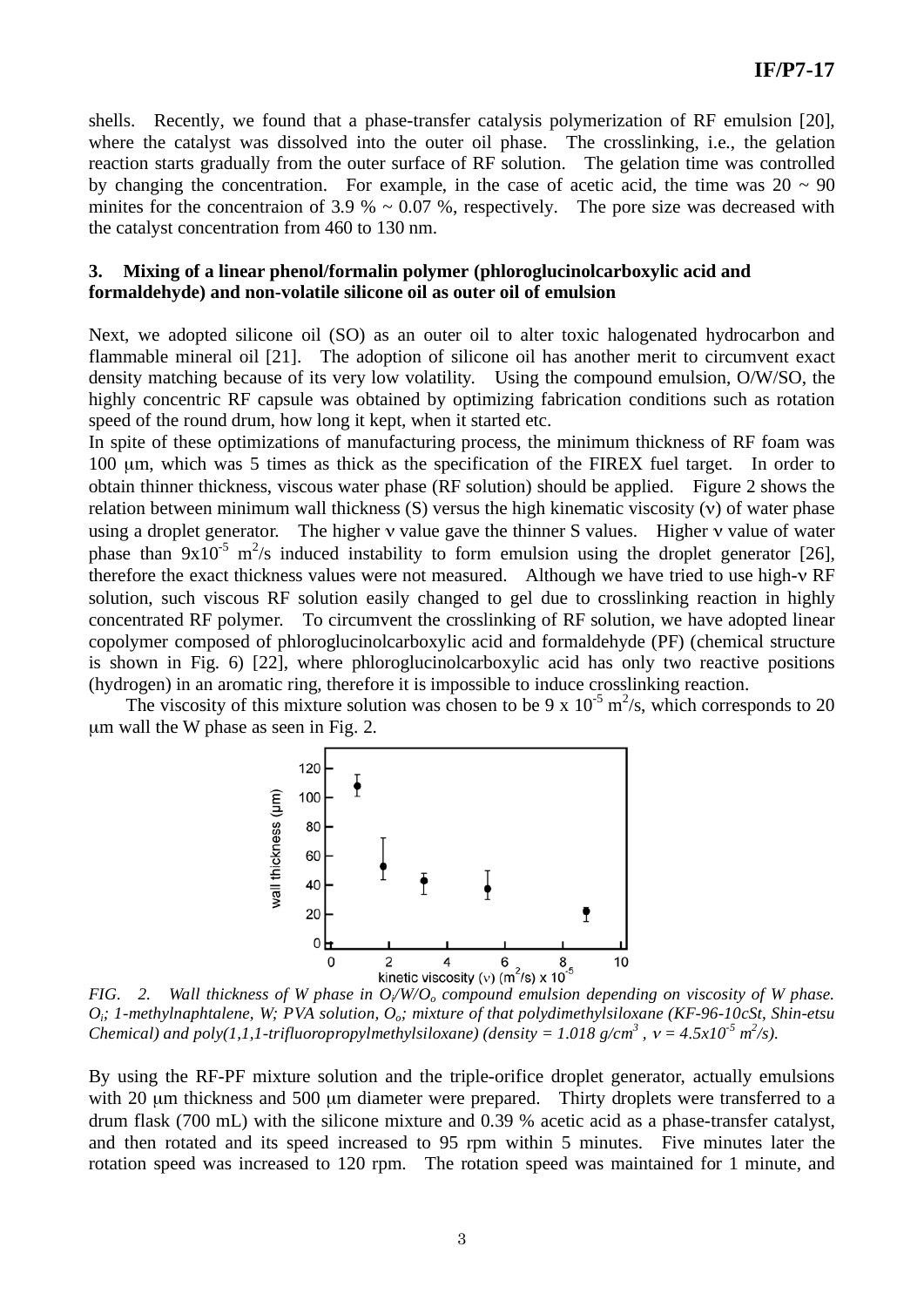then reduced to 95 rpm, which was maintained for 50 minutes.

After gelation, the capsule was exchanged with 2-propanol/water mixture 4 times whose ratio was gradually increased linearly to neat 2-propanol. Then the 2-propanol gel was dried by supercritical-fluid-CO<sub>2</sub> extraction. But, when a gelated capsule was dipped into 10 wt% aqueous 2-propanol, the wall of the capsule was dimpled. Therefore, part of the capsule surface was spaced using a drill, and then the  $O_i$  of the capsule was removed by hexane, and then water in the capsule was exchanged with 2-propanol. Figure 3a shows a hydrogel with a small hole. There existed small expansion (0.5 % in diameter) during exchange in to 2-propanol. After the 2-propanol was removed by extraction using supercritical  $CO<sub>2</sub>$ , 2% shrinkage happened in diameter. Figure 3b shows the image of dried capsule after laser machining of a hole with 300 μm diameter to attach cone guide.



 *FIG. 3. Optical image of RF-PF shell, a) hydrogel with a small hole to prevent distortion and before exchange of solvent, b) dried and after laser machining of a hole for attaching gold cone.* 

 The density of the foam was estimated for a hollow shell. The foam shell diameter, the thickness were 514  $\mu$ m and 8  $\mu$ m, respectively, and its volume was 6.5x10<sup>-6</sup> cm<sup>3</sup>. The density was calculated to be 0.29 g/cm<sup>3</sup> from the volume and the mass  $(1.9 \mu g)$ . Due to shrinkage, all of the balls had a higher density than the gel concentration. The oxygen content of RF-PF was similar to that of RF, while phloroglucinolcarboxylic acid has more oxygen than of resorcinol.

#### **4. Pore Size control of low density materials**

We have investigated the relation between pore size and preparation conditions using several precursor materials, and revealed how to control pore size of low density foams, where the solvent affinity for the polymer chain plays fundamental role. Here, we describe a typical example in the case of polystyrene based epoxy group opening reactions. A monomer, 4-vinylphenyloxirane **(M1)** and styrene were copolymerized using azo-bis(isobutyronitrile) (AIBN) as an initiator. The solutions of the obtained polystyrene-based copolymers in 4-chlorotoluene were gelated by the addition of a cationic initiator, which caused cross-linking via ring-opening polymerization of the pendant cyclic moieties. SEM images of the dried gel show various foam structures (Fig. 4). The formation mechanism of the micro- and nano-structure was explained from the view point of the affinity of the monomer unit and the solvent as shown in Fig. 5. The homopolymer of 4-vinyphenylolxirane showed a "no-void" structure and its average particle size was 50 nm, which was the finest and most uniform structure in the series. There is the possibility that no-void without microphase separation and smaller particle skeleton would be formed by using a low-affinity solvent to the polymer as shown in Fig. 5 [24].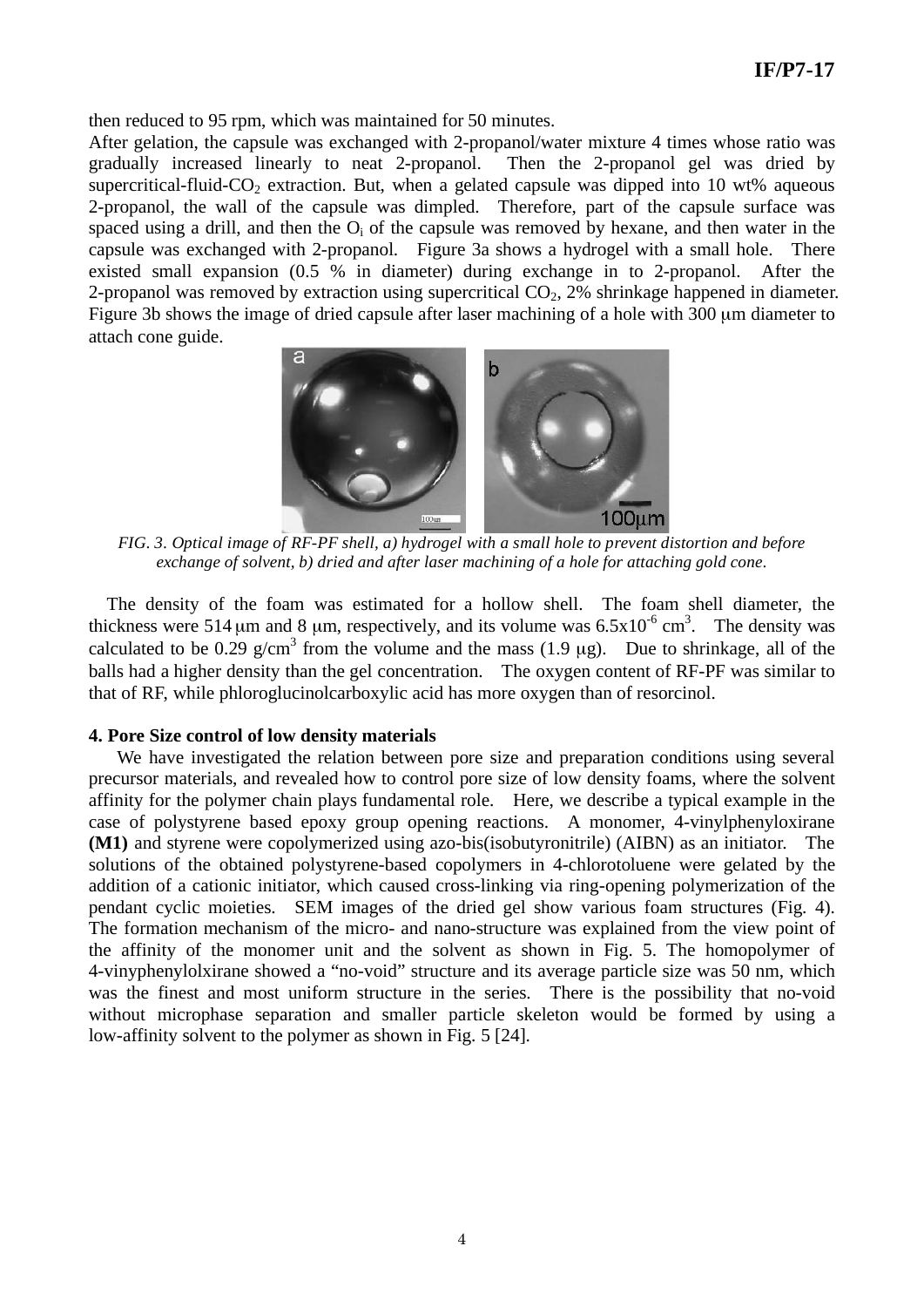

*FIG. 4. SEM image of the dried gel surface obtained from (a) 0.07wt% solution of homopolymer of M1, (b), (c) 0.07wt% solution of copolymer of styrene (32%, 44%) and M1 (68 %, 56%), respectively. The homopolymer was formed no void (~μm) structure, while voids appeared on the surface of copolymers. In case of (b) and (c), distorted and spherical voids were observed, respectively.* 



*FIG. 5. Schematic view of microphase separation process. As seen in Figure 4, the differences of morphology appearing on the surface depend on the molar rate of M1. The solvent affinity of the chain depends on the monomer unit. Styrene and unreacted M1 would exhibit high solvent affinity and mobility. Branched part of M1 should has low mobility.* 

#### **5. Encapsulation of decananometer-pore foam**

 Recently we found decananometer-pore foam which is one-order smaller than the previous one. Capsules with a thin aerogel shell were prepared by the  $O_0/W/O_I$  emulsion process. (Phloroglucinol carboxylic acid)/formaldehyde (PF) was used as the water phase (W) solution to form the shell of the capsule [25]. PF is a linear polymer prepared from phloroglucinol carboxylic acid. The viscosity of the PF solution can reach a high level of 9 x  $10^{-5}$  m<sup>2</sup>/s without gelation while resorcinol/formaldehyde (RF) gels at  $\sim$ 3-4 x 10<sup>-5</sup> m<sup>2</sup>/s. Using the viscous PF solution, capsules with a 17 μm shell were fabricated. This thickness also satisfies the specification of (FIREX-I). When PF gel was extracted to remove the organic solvent, shrinkage of 9% occurred. The final density of the  $\overline{P}F$  aerogel was 145 mg/cm<sup>3</sup>. The pore size of the PF aerogel was less than 100 nm while that of RF was 200-500 nm. The SEM showed that PF had particle-like foam structure while RF had fibrous-like foam structure. The present difference also can be explained the affinity of the solvent to polymer skeleton.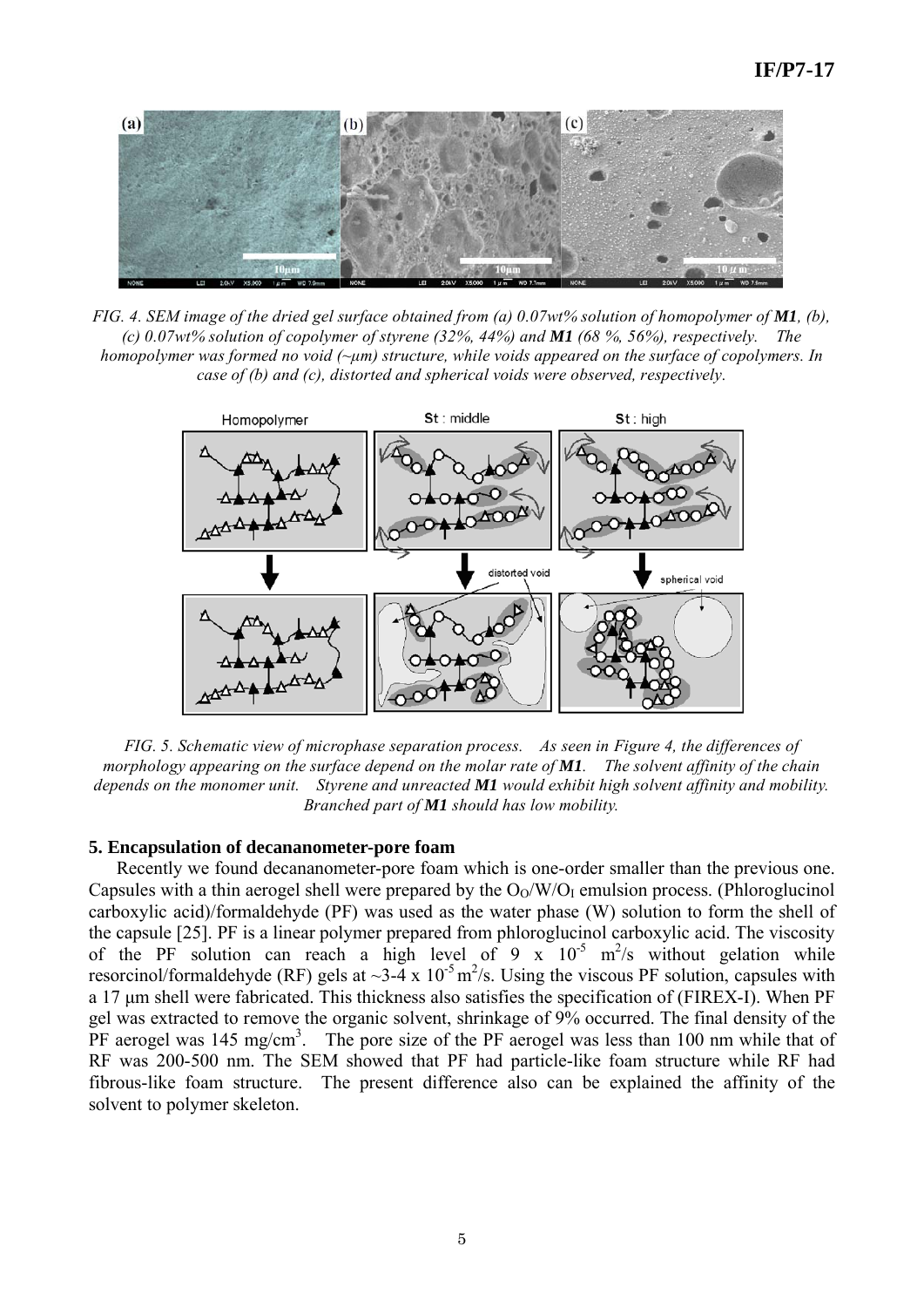

*FIG. 6 SEM images and chemical formula: (a) RF aerogel (b) PF aerogel. The pore sizes of RF and PF aerogel are 200-500 nm, <100 nm, respectively.* 

#### **6. Target assembly**

 The detailed characterization was done for gelated capsule (before exchanging solvent to 2-propanol) as shown in Fig. 7, because dried capsule has a hole drilled in order to remove 1-methylnaphthalene as described before. The analysis process is shown in elsewhere [21]. In this case of Figure 7, the outer diameter was 504 μm and the out of roundness in mode 2 was 2 μm. Distance between inner and outer surfaces shows wall thickness of the gel. The average thickness of the RF-PF capsule was 19 μm and the mode 2 non-uniformity was 1.5 μm. The present optical image has resolution of the same order of the mode 2 of the thickness. A large hole for increasing gold cone was fabricated using laser machining. Figure 3b is the picture after the laser process [27]. Finally the capsule was assembled with a gold cone as for guiding of the heating laser, and a glass capillary for liquid hydrogen fueling as shown in Figure 8. Preliminary fueling tests are on going [28].



*FIG. 7. (a) Optical image of a gelated capsule and (b) radius depending on angle by an image analysis*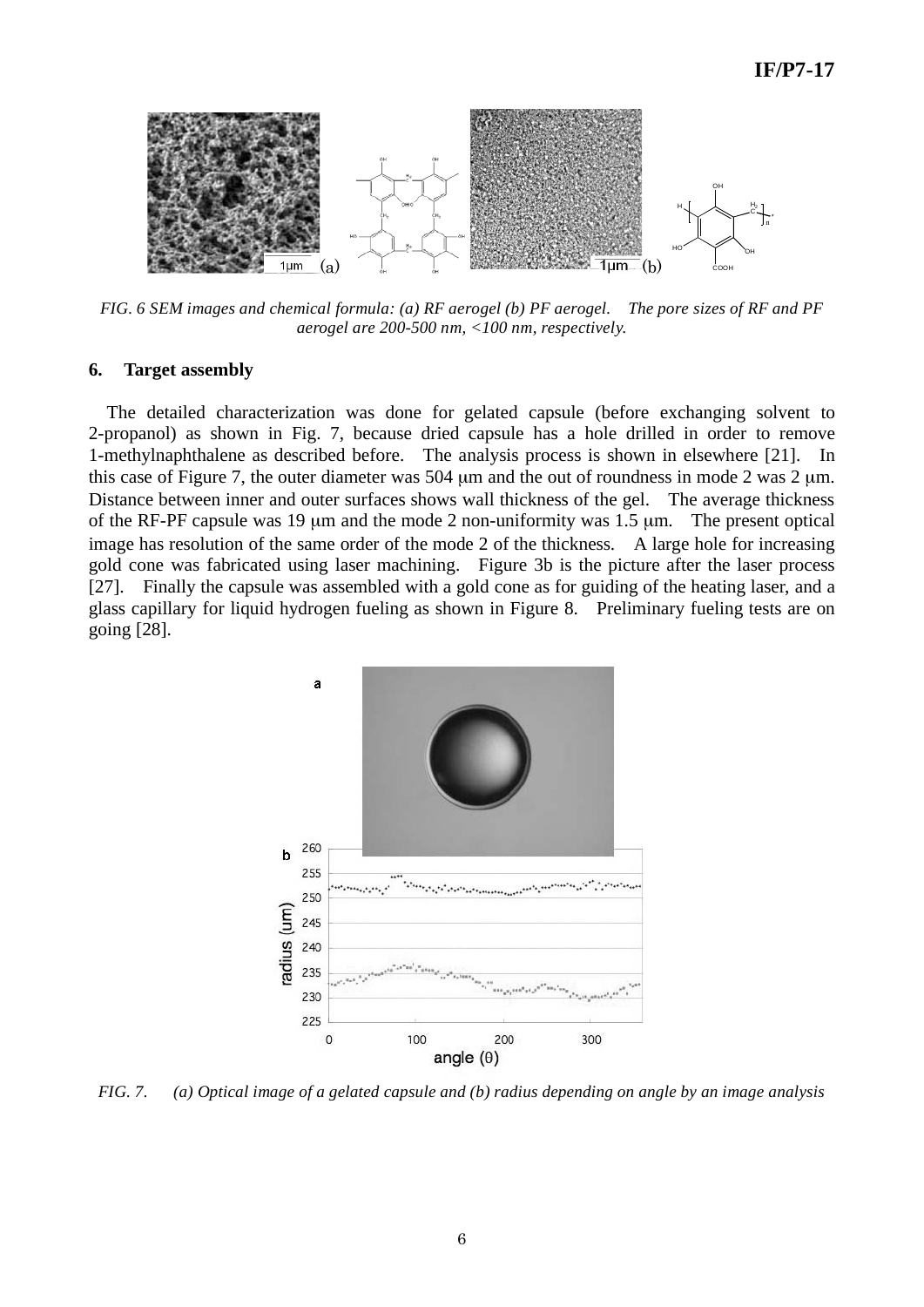# **IF/P7-17**



*FIG. 8. A target consists of RF-PF shell for cryogenic DT experiment in FIREX-1. The capsule is covered with poly([2,2]paracyclophane) film.* 

#### **References**

- [1] T. Yamanaka, *Kansei Kakuyuugou Kenkyuu Keikaku*, Insitute of Laser Engineering, Osaka University, Japan, 1983.
- [2] M. Tabak M. *et al*., Ignition and high gain with ultra powerful lasers *Phys. Plasmas* **1** 1626, 1994.
- [3] R. Kodama *et al*., Fast heating of ultrahigh-density plasma as aster towards laser fusion ignition *Nature* **412** 798, 2001
- [4] R. Kodama *et al*., Fast heating scalable to laser fusion ignition *Nature* **418** 933, 2002.
- [5] R. Kodama, P. A. Norreys, Y. Sentoku, R. B. Campbell, Fast Heating of High-Density Plasmas with a Reentrant Cone Concept, Fusion Sci. Technol., 49(3), 316-326, 2006
- [6] K. A. Tanaka, R. Kodama, P. A. Norreys, Integral Experiments for Fast Ignition Reserach, Fusion Sci. Technol., 49(3), 342-357, 2006
- [7] K. Nagai, T. Norimatsu, Y. Izawa, T. Yamanaka, Laser fusion target nanomaterials *Encyclopedia of Nanoscience and Nanotechnology*, Volume 10, pp.407, Ed. E. H. Nalwa, American Scientific Publishers 2004
- [8] K. Nagai, T. Norimatsu, Y. Izawa, Target fabrication technology and new functional materials for laser fusion and laser plasma experiment *J. Plasma Fusion Soc.* **80** 626, 2004
- [9] K. Mima, T. Takeda, et al., Integral Experiments for Fast Ignition Reserach, Fusion Sci. Technol., 49(3), 358-366, 2006
- [10] N. Miyanaga *et al*. 10-kJ PW laser for FIREX-I program, J. Phys. IX (France), 133, 81-87 (2006).
- [11] M. Takagi, et al., Development of foam shell with plastic ablator for cryogenic laser fusion target *J. Vac. Sci. Technol.* **A11** 2837, 1993
- [12] A. Richard A., et al. Implosion of D2 temperature-controlled cryogenic foam targets with plastic ablators *Phys. Rev. E* **49** 1520, 1994
- [13] A. Iwamoto, R. Maekawa, T. Mito, M. Okamoto, O. Motojima, S. Sugito, K. Okada, M. Nakai, T. Norimatsu and K. Nagai "Cool-down performance of the apparatus for the cryogenic target of the FIREX project", *Fusion Eng. Des.*, **81** (2), 1647-1652, (2006)
- [14] T. Norimatsu, D. Harding, R. Stephens, A. Nikroo, R. Petzoldt, H. Yoshida, K. Nagai, Y. Izawa, "Fabrication, Injection, and Tracking of Fast Ignition Targets: Status and Future Prospects", *Fusion Sci. Technol.*, 49(3), 483-499 (2006)
- [15] K. Nagai, H. Azechi, F. Ito, A. Iwamoto, T. Johzaki, R. Kodama, K. Mima, T. Mito, M. Nakai, N. Nemoto, T. Norimatsu, Y. Ono, K. Shigemori, H. Shiraga, and K. A. Tanaka: *Nucl. Fusion*  **45** (2005) 1277.